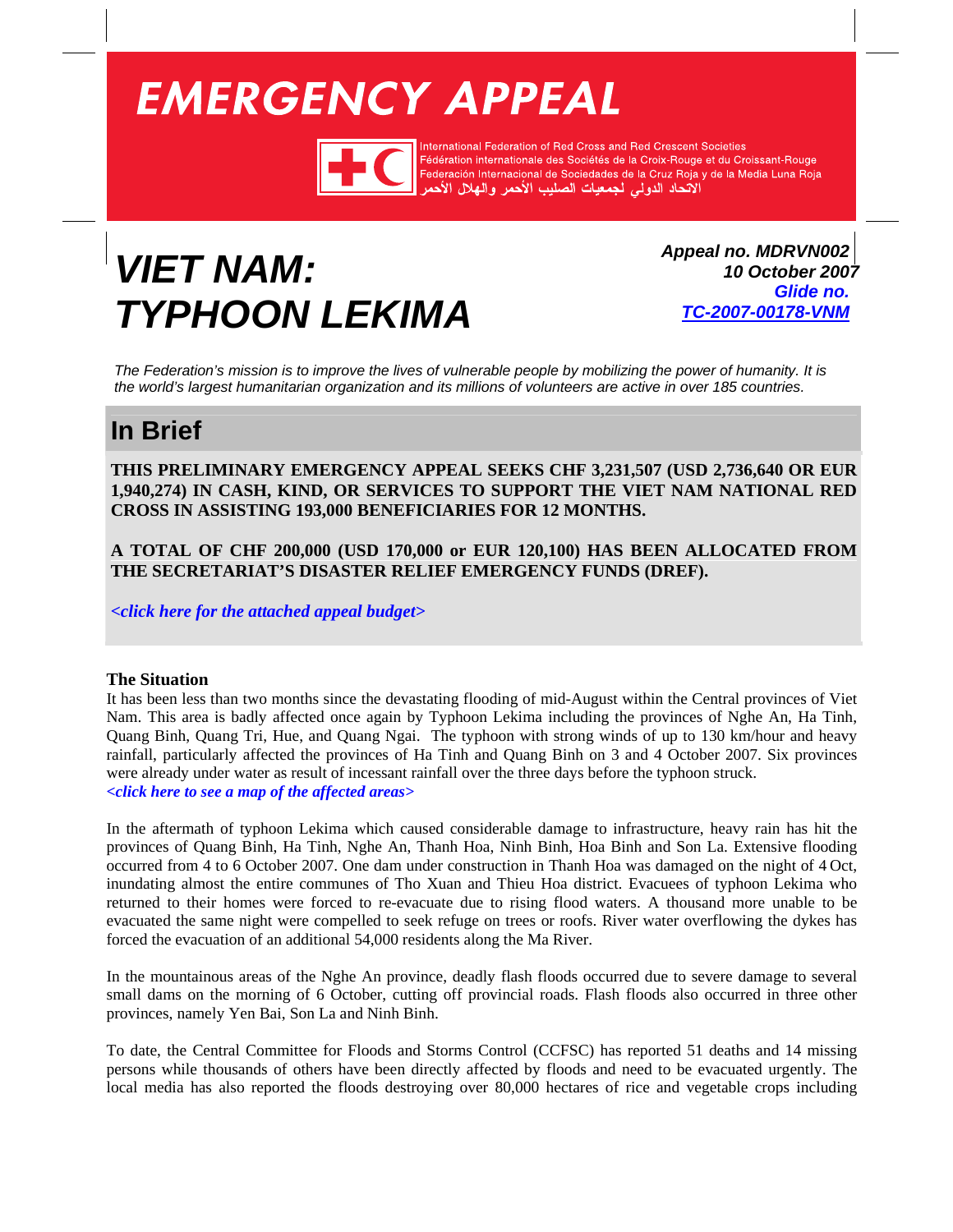aquaculture. An total of 5,971 houses have collapsed or been washed away, while about 51,794 have been flooded and damaged in 27 provinces of Viet Nam. In the Thanh Hoa and Ninh Binh provinces, more than 54,000 people and 32,000 others have been evacuated respectively.

Reports from local authorities show preliminary damage estimations given by some provinces. Among these are the Nghe An, Ha Tinh and Quang Binh provinces at a total of VND 575 billion (CHF 42.9 million or USD 36.4 million) while in Thanh Hoa province alone, total damages are calculated at VND 520 billion (CHF 38.8 million or USD 33 million).

While damage estimates are not yet comprehensively available, it is confirmed that affected areas particularly Quang Binh, Ha Tinh, Nghe an, Thanh Hoa and Ninh Binh will suffer food shortages due to enduring serious flooding twice within two months.

Alerts and close watch messages have been sent from the Central Committee for Floods and Storms Control (CCFSC) to all these provinces in terms of rising river water level and dyke enforcement, in particular.

The central government has called for domestic and international contributions to help those affected. A total of VND 130 billion (CHF 9.7 million or USD 8.2 million) has been released by the central government to assist the 27 affected provinces in terms of flood response and evacuation. These comprise the Cao Bang, Ha Giang, Yen Bai, Lao Cai, Hai Duong, Bac Kan, Ha Tay, Son La, Bac Ninh, Hoa Binh, Binh Thuan, Hung Yen, Ha Nam, Nghe An, Quang Binh, Nam Dinh, Quang Tri, ha Tinh, Quang Nam, Quang Ngai, Thai Binh, Binh Dinh, Phu Yen, Ninh Thuan, An Giang, Soc Trang and Ca Mau provinces.

Local authorities have mobilized thousands of military personnel to assist in evacuating flood-affected people and strengthen structures such as the river dyke system, dams and other such edifices.

The National disaster management working group (DMWG) called for a meeting on Monday afternoon, 8 October to share information on initial damages and needs, and to form three joint assessment teams (including VNRC) to visit the hardest-hit provinces of Ha Tinh, Nghe An and Thanh Hoa. Three teams will head out to do detailed assessment from Tuesday, 9 to Sunday, 14 October, followed by a debriefing meeting by all teams on Monday, 15 October.

Annually, the Viet Nam Red Cross with technical assistance from the Federation and contributions from the Japanese Red Cross, Netherlands Red Cross and Spanish Red Cross societies, implement community-based disaster preparedness and disaster risk reduction activities. These include training of disaster preparedness for children, building preparedness capacity of the Red Cross, public awareness of disaster risk reduction and planting mangroves, bamboo, casuarinas trees, and such foliage. This planting is concentrated along the coastal areas of the Ninh Binh, Thanh Hoa, Nghe An, Ha Tinh, Quang Binh, Hue and Son La provinces. Some of the project sites are flooded but these districts are not among the most affected districts in those provinces thanks to good preparedness and response from both communities and Red Cross.



villagers in the Thanh Hua province. Evacuees of typhoon Lekima who returned to their homes were forced to re-evacuate due to rising flood waters. (Photo: Joe Lowry, IFRC)

#### **Red Cross and Red Crescent action**

Since the devastating rains in August, the Viet Nam Red Cross (VNRC) has supported communities in affected areas with the provision of household kits, emergency food, and support for returning to their homes and recovering their livelihoods. A VNRC team led by an under secretary- general has distributed emergency relief and household kits to people affected by typhoon Lekima in the Nghe An and Ha Tinh provinces.

Red Cross chapters assigned staff working around the clock over the weekend and sending updated information to the Distribution of emergency food and medicines to stranded VNRC headquarters. Thousands of VNRC staff and volunteers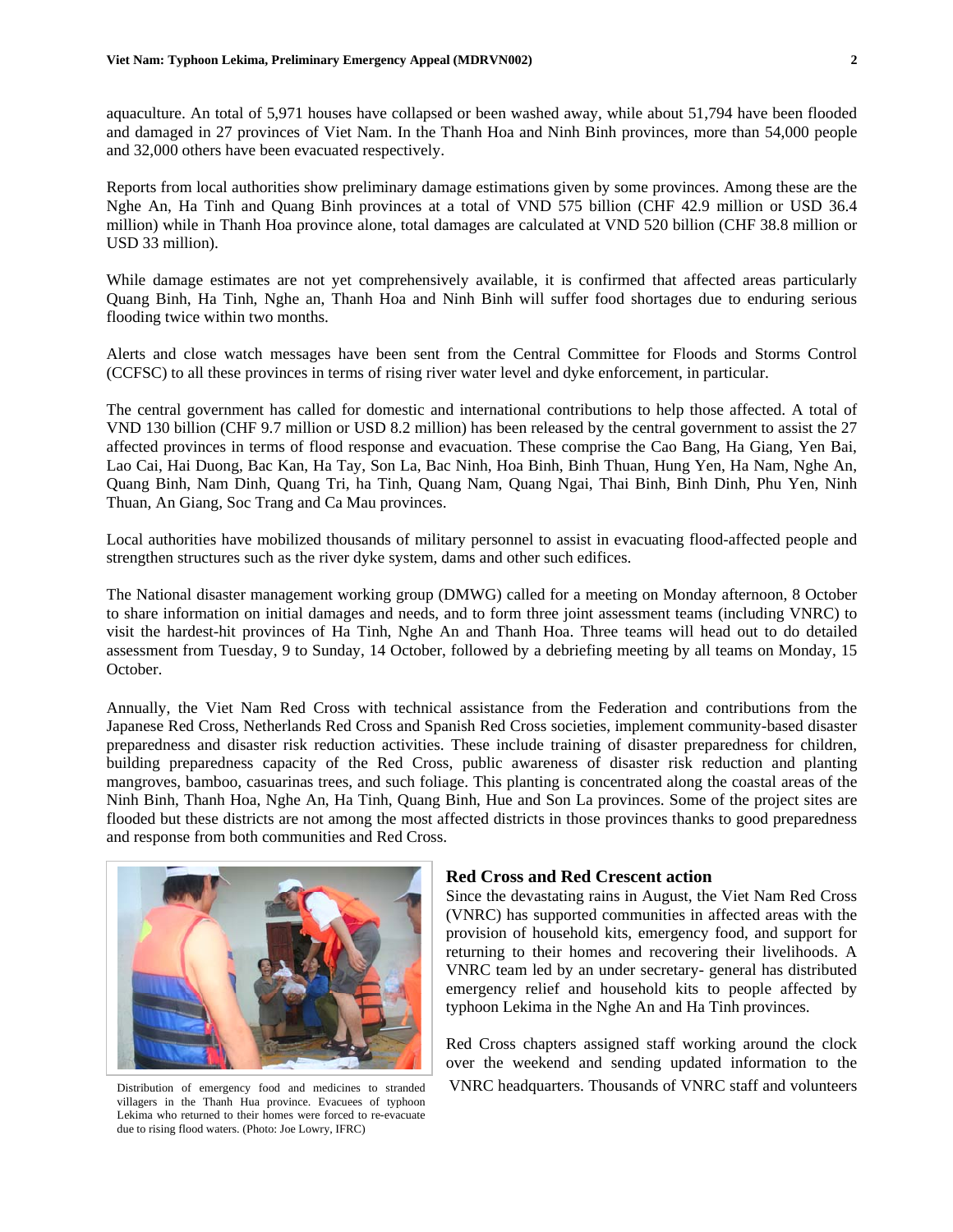have participated in evacuating people from flood-affected areas, and have provided psychological support to those who have lost family members. The Quang Tri Red Cross chapter provided VND 500,000 (CHF 37.3 or USD 31.6) to each family and assisted 384 families to start the repair to their houses from damage caused by Typhoon Lekima. Red Cross chapter staff members are also conducting needs and damage assessment.

The VNRC headquarters called for an urgent meeting with all Red Cross partners in Viet Nam over the past weekend to share preliminary information on the VNRC's plan of action. The VNRC headquarters will release all 4,600 household kits currently available from its warehouse in Hanoi to assist affected people in coming days.

The Federation's Southeast Asia regional delegation has deployed a regional disaster management programme officer together with a regional information delegate to Viet Nam. The information delegate is currently in affected areas to collect further information on the typhoon and floods.

The Federation's Disaster Relief Emergency Fund (DREF) has released CHF 200,000 ((USD 170,000 or EUR 120,100) to enable VNRC to continue its emergency response, at least until additional external funds arrive. However the urgency of the needs, including the provision of emergency food and safe drinking water, and the complexity of the logistics as a consequence of the size of the affected area, do not permit waiting for the final results of assessment teams before the launch of an emergency appeal.

This preliminary appeal is based on all available verified information to date and on VNRC's longstanding experience in dealing with similar disasters. It is expected that additional needs will be identified by the three joint assessment teams, including VNRC, who are currently in the field and as such, a comprehensive plan of action will evolve. This appeal and the ongoing effort will be adjusted accordingly in a revised Emergency Appeal.

VNRC volunteers in the Thanh Hua province. VNRC distributed emergency food aid and medicines to villagers stranded for over three days in floods following typhoon Lekima. (Photo: Joe Lowry, IFRC)

#### **The Needs**

Through its chapters in different affected areas, the VNRC has identified and is addressing the following challenges in the affected areas:

(i) Insufficient provision of food to affected families: VNRC has agreed with the Social Welfare and Disaster Management Department to provide emergency food to the most vulnerable households whose houses have collapsed or are damaged and who have not received support from any other party. Emergency relief, covering 48 and 72 hours after the typhoon, is being handled by VNRC local chapters, local government and other agencies. The DREF is expected to be used within one month to support further needs identified by the VNRC joint assessment teams.

(ii) Assistance in health and care is not included in this appeal since the damage to health stations is reportedly unclear. There is also sufficient assistance from the Ministry of Health and its department at provincial levels for emergency medicine sets, water purification tablets and mass hygiene education which will follow shortly.

(iii) While some of the affected families are in a state of shock, no sustained psychological support has been provided beyond some initial basic-level activities by some of the Red Cross chapters, and some traditional forms of support. VNRC will learn more by implementing a practical and professional psychosocial system, which will help prevent the emergence of stress-related disorders.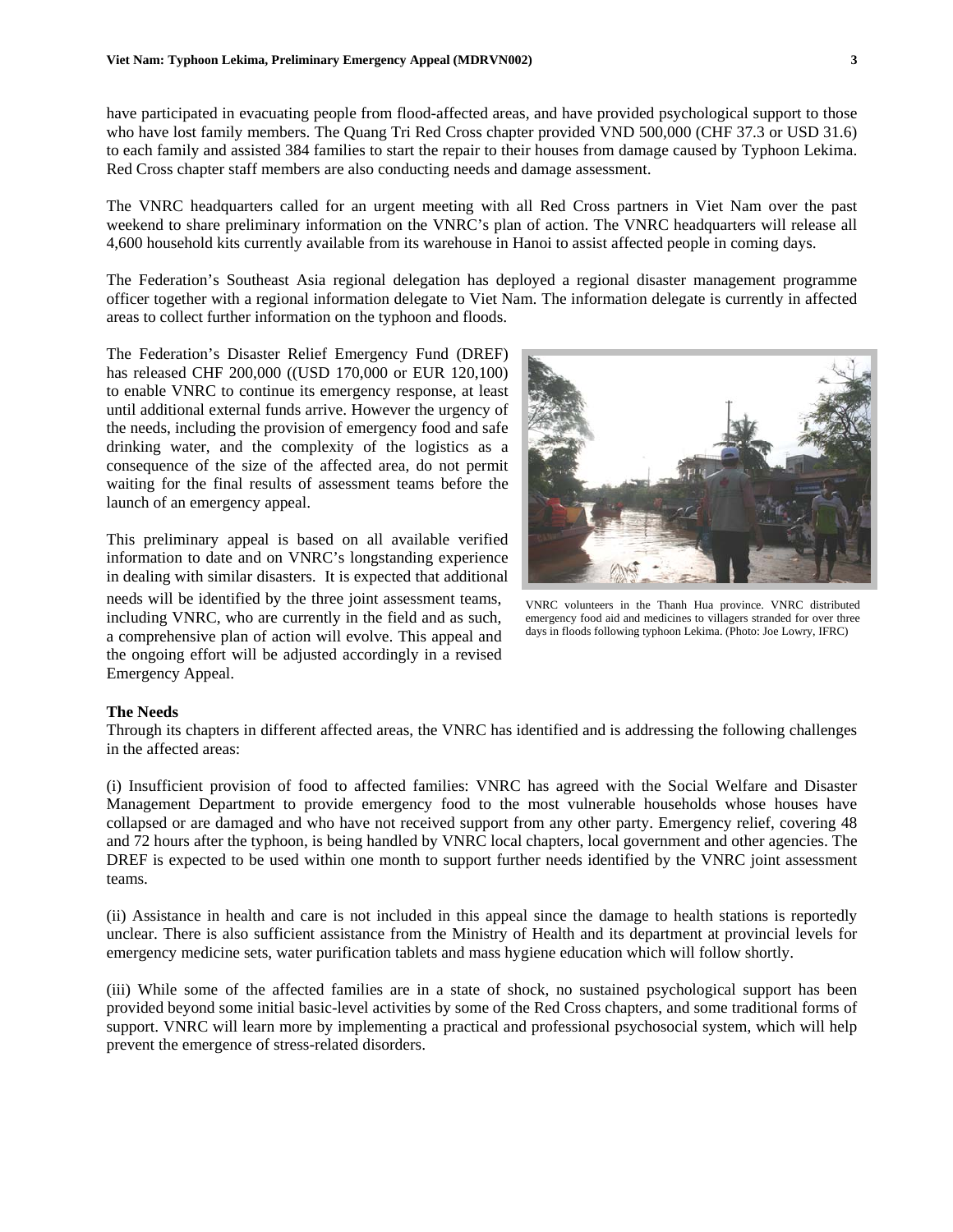(iv) Support is needed to build typhoon-resistant houses with local reconstruction materials. The local community will be mobilized for labour and other types of assistance (in-kind and cash) to provide safe water containers and sanitation facilities. Tents and other shelters have been provided, while temporary reparation has been done by local volunteers and the military for the families with collapsed houses.

#### **Coordination**

Close coordination between the VNRC and its government counterparts is assured through the national society's presence in the Central Committee for Flood and Storm Control (CCFSC), and the People's Aid Coordinating Committee as well as its good working relations with international organizations such as UNDP, UNICEF, WHO and INGO-members of DMWG. All VNRC response planning is done transparently in close collaboration with the Federation's Head of Viet Nam Delegation based in Hanoi, the regional team based in Bangkok and the Asia Pacific Disaster Management Unit based in Kuala Lumpur. Many of the tools within the Federation of the Future to meet the Global Agenda, i.e. the Framework for Action, as well as guidelines for emergency assessment in 2006 have proved useful for needs assessment and subsequent planning, and for monitoring of this operation.

Maintaining a steady flow of timely and accurate information between the field and other major stakeholders is vital for fundraising, advocacy and maintaining the profile of the emergency operation. During the operation, communications between affected populations and the Red Cross, as well as with the media and donors, will be essential for effective disaster response and provide the cornerstone to promoting greater quality, accountability, and transparency. The information and advocacy activities have been shared at DMWG meetings and are also outlined in this appeal. These are aimed at supporting the national society in improving its communications capacities and developing appropriate communications tools and products to support effective operations. These activities are also in close coordination with the communications department of the International Federation's Secretariat in Geneva.

#### **The proposed operation**

Based on the available information from the VNRC and local chapter assessments in the affected areas, the VNRC, supported by the Federation, will focus on the provision of food and non-food items, the improvement of water and sanitation facilities of evacuated and returning families, targeted health education and immediate psychosocial support to the affected, and the repair and/or rebuilding of homes. A comprehensive evaluation is needed at the end of the operation to ensure institutional learning. The transfer of acquired knowledge for future disaster response will be guaranteed through a skills upgrade of the disaster management (DM) Trainers of Trainers module.

#### **Food and Nutrition**

**Objective:** Provision of emergency supplementary food comprised of instant noodles, drinking water and a 30 kg ration of rice per family for 140,000 people for one month in the worst affected areas. Support in terms of both cash



VNRC volunteers distributing emergency food aid and medicines to villagers in the Thanh Hua province. Damage to a dam forced villagers to seek refuge on trees and rooftops in the surrounding areas. (Photo: Joe Lowry, IFRC)

and rice will also be supplied by local authorities and other organizations.

#### **Planned activities:**

- Identification of beneficiaries through criteria agreed upon between the national society and the local communities.
- Procurement of rice based on the Federation Procurement procedures
- Organization of transport to the distribution point.
- Organization of the various distributions by the concerned local chapters.
- Distribution of rice with proper recording.
- Monitoring and evaluation.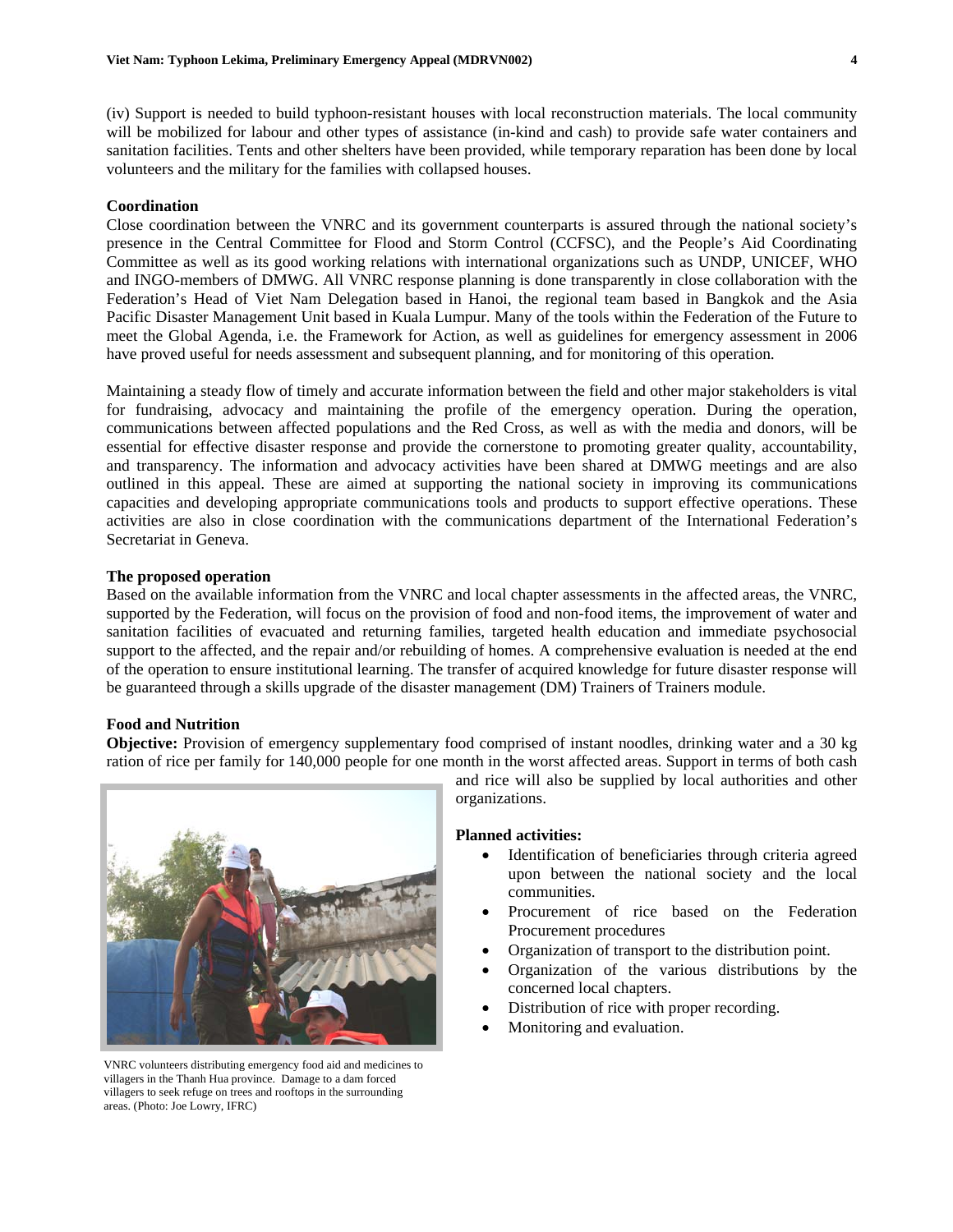#### **Non-food items**

**Objective:** By the end of December 2007, 12,000 families in the worst affected areas will receive one basic household kit composed of: cooking and kitchen utensils, one mosquito net, two blankets and a 40-litre water plastic container. The provision of these items is aimed at meeting the immediate needs of the affected families so as to enable them return to normal everyday life as quickly as possible.

#### **Planned activities:**

- Identification of beneficiaries through criteria agreed between the national society and the local communities.
- Release of households kits from VNRC warehouse
- Organization of transport and the distribution system for the basic household kits by each of the local chapters concerned.
- Distribution of basic household kits with proper recording.
- Procurement of items for the basic household kits based on International Federation logistics standards.
- Monitoring and evaluation.

#### **Shelter**

**Objective:** By September 2008, 1,000 families with no available means to rebuild their homes are living in typhoon-resistant houses with appropriate water and sanitation facilities.

#### **Planned activities:**

- Identification of beneficiaries with destroyed/damaged houses with the aid of strong community participation.
- Community meeting to discuss house design and construction materials to be used.
- Education and awareness raising for local people of typhoon resistant techniques
- Provide technical training to Red Cross staff and volunteers at district and commune levels to monitor and evaluate the construction process together with beneficiaries to ensure quality and progress.

#### **Institutional capacity building**

**Objective:** Monitoring and reporting capacity building: VNRC staff and members at headquarters and relevant Red Cross chapters will improve their skills on need assessment, monitoring and reporting

#### **Planned activities:**

- Briefing and coaching of VNRC volunteers, staff and branches on needs assessment, monitoring and reporting skills.
- Organization of workshops.
- Implementation of evaluation and documentation of lessons and recommendations.

#### **Capacity of the National Society**

The VNRC is established under Vietnamese Law and mandated to act as the leading humanitarian organization in the country providing relief, health and welfare assistance to the most vulnerable sectors of society. The VNRC enjoys nationwide recognition and respect, and is equipped with long and strong experience of disaster management, e.g. using experiences and lessons learnt from the Damrey and Durian operations. The main lessons from previous operations included strengthening the mobilization of the national society's members, volunteers and staff to provide even better and timelier assistance.

The national society and its provincial chapters have extensive knowledge in conducting relief and rehabilitation programmes in the wake of natural disasters, which occur regularly in Viet Nam. It is represented in all provinces and major cities with a total of 64 chapters and 1,000 sub-chapters. Each chapter has human resources from eight to 20 professional staff. The VNRC works in partnership with the government and non-government agencies in achieving effective networking and implementation of services. It is also in partnership with a number of other national societies such as Japanese Red Cross, Spanish Red Cross, Netherlands Red Cross, and Norwegian Red Cross through community-based disaster preparedness, disaster reduction projects or programmes.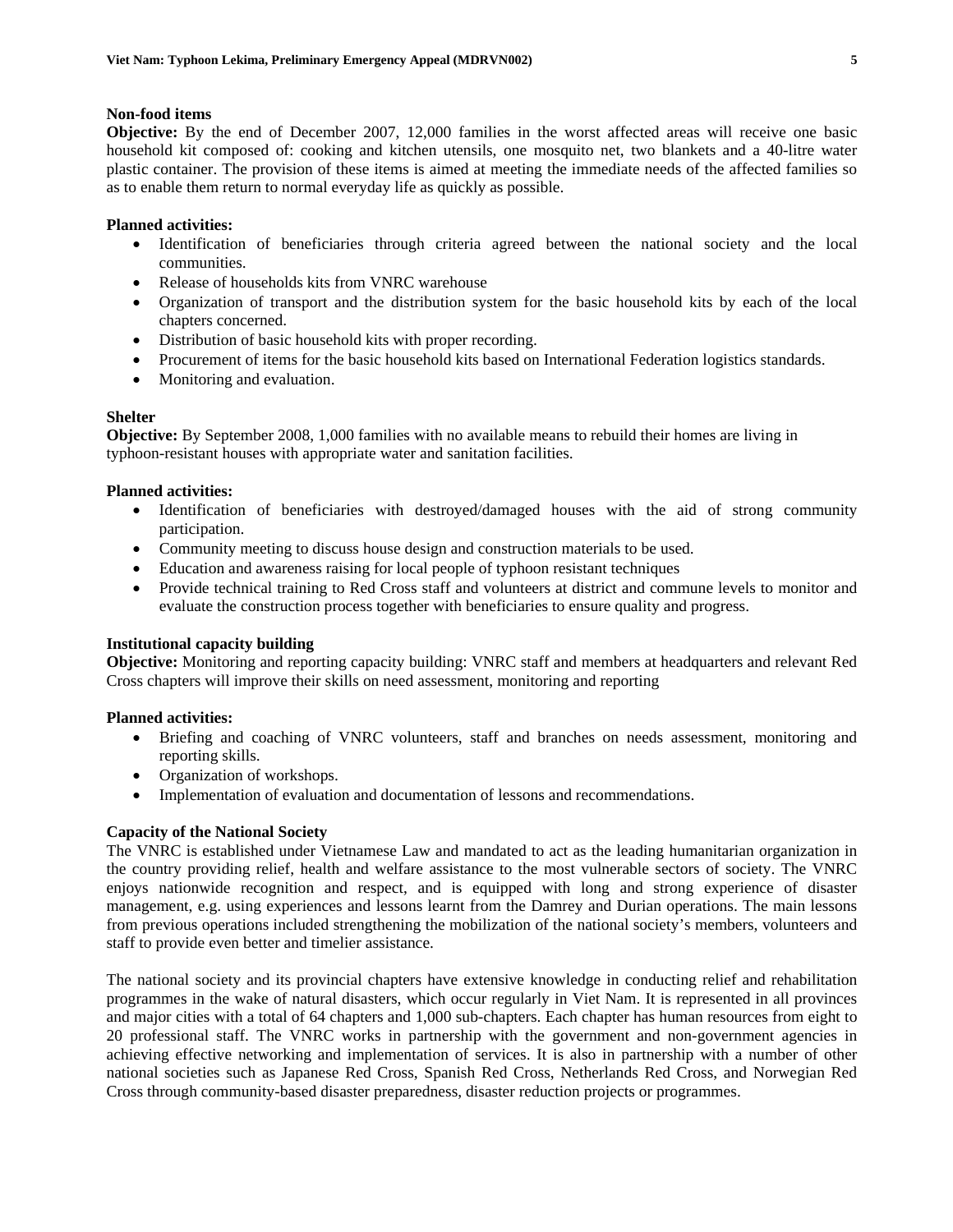#### **Capacity of the Federation**

The Federation is represented by a Head of Delegation in Hanoi with a team of committed local staff supporting the VNRC in the monitoring and implementation of ongoing disaster preparedness and reduction projects, health initiatives and organizational development of the institution. The Federation's Viet Nam country delegation is monitored and assisted by the Federation's Southeast Asia regional delegation, based in Bangkok. The regional delegation comprises a head and delegates specializing in disaster management, health and care, water and sanitation, organizational development, planning, monitoring and evaluation, and information. They are backed by a committed team of regional and local staff, the Federation's disaster management unit in Kuala Lumpur and relevant technical departments at the Geneva Secretariat.

#### **Monitoring and evaluation**

More detailed evaluation and monitoring activities will be elaborated in the full Appeal to be issued shortly, and in forthcoming operations updates. The Federation's country delegation will provide technical monitoring support and advice to the VNRC throughout the proposed operation. In case of any additional needs, support will be provided by the regional delegation in Bangkok, and the Federation's disaster management units in Kuala Lumpur and Geneva. The VNRC will deploy field-based staff to oversee day-to-day activities. Support will also be provided locally. The preparation and provision of regular operational updates and a final report will be completed according to Federation reporting standards. The Federation's country and regional delegation will also assist VNRC in its monitoring and evaluation role as necessary.

#### **Budget summary**

[See Annex 1 for details.](#page-7-0)

Dr. Thomas Gurtner Markku Niskala Director Secretary General Secretary General Secretary General Secretary General Secretary General Secretary General Secretary General Secretary General Secretary General Secretary General Secretary General Secretary Gener Coordination and Programmes Division

### **How we work**

*All International Federation assistance seeks to adhere to the Code of Conduct for the International Red Cross and Red Crescent Movement and Non-Governmental Organiz[ations \(NGOs\) in Disaster Relief](http://www.ifrc.org/publicat/conduct/index.asp) and is committed to the [Humanitarian Charter and Minimum Standards in Disaster Response \(Sphere\) i](http://www.sphereproject.org/)n delivering assistance to the most vulnerable.* 

#### **The Federation's Global Agenda**

The International Federation's activities are aligned with under a Global Agenda, which sets out **four broad goals** to meet the Federation's mission to "improve the lives of vulnerable people by mobilizing the power of humanity".

#### **Global Agenda Goals:**

- Reduce the numbers of deaths, injuries and impact from disasters.
- Reduce the number of deaths, illnesses and impact from diseases and public health emergencies.
- Increase local community, civil society and Red Cross Red Crescent capacity to address the most urgent situations of vulnerability.
- Reduce intolerance, discrimination and social exclusion and promote respect for diversity and human dignity.

### **Contact information**

**For further information specifically related to this operation, please contact:** 

- *Viet Nam Red Cross: Mr. Doan Van Thai ( Secretary General), Phone: +84 913.216.549, Email: doanvanthai62@yahoo.com.vn ;*
- *Viet Nam country delegation: Ms. Irja Sandberg (Federation representative); Mobile: +84 904067955, Email: irja.sandberg@ifrc.org or Mr. Dang Van Tao, (DM Manager), Phone +84 913.361.581, Email: tao.vandang@ifrc.org*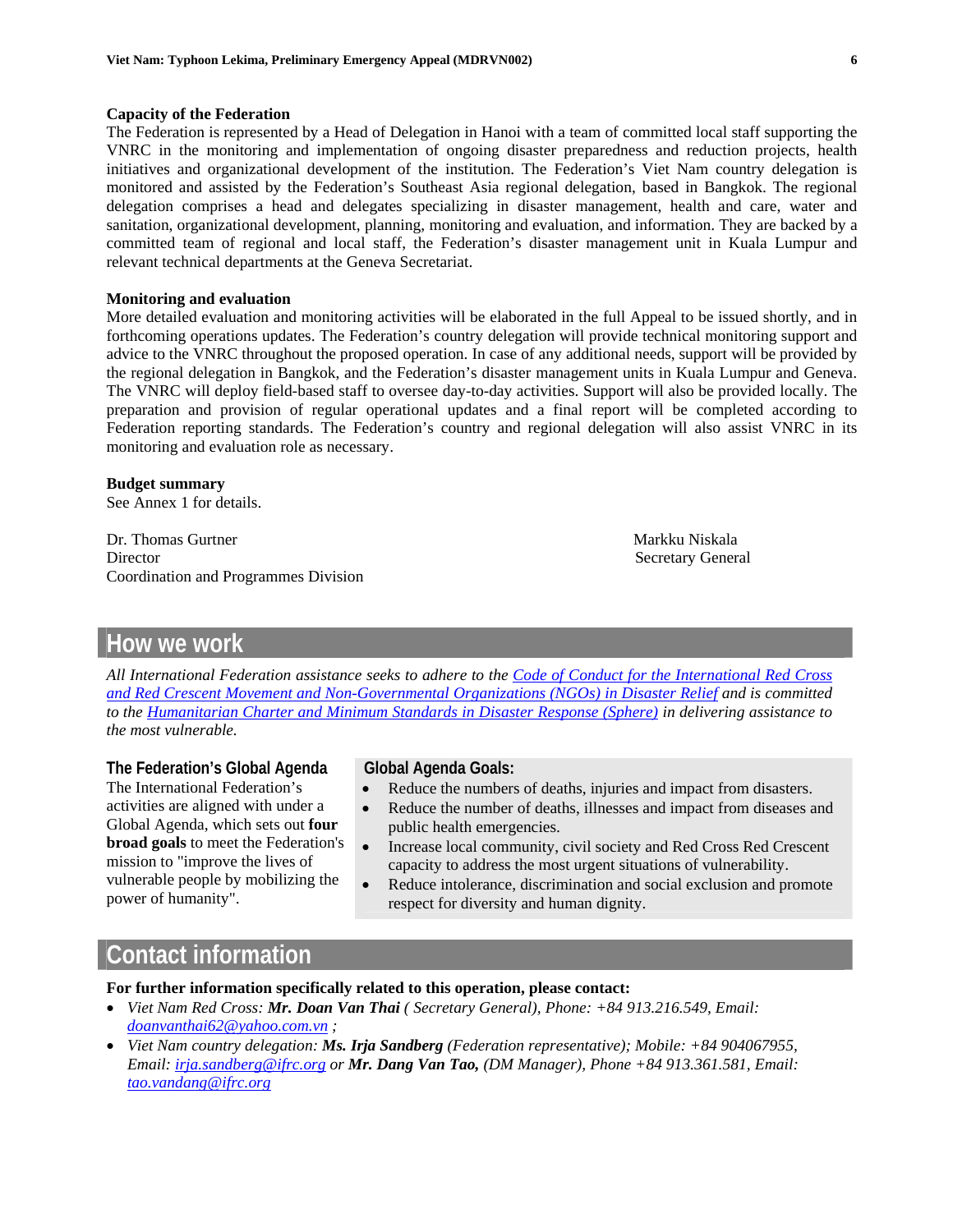- *Federation regional delegation in Bangkok: Mr. Michael Annear (Head of regional delegation disaster management unit), Bangkok, Phone: +66 817539598, Email: michael.annear@ifrc.org;*
- *Geneva Secretariat: Ms. Sabine Feuglet (Southeast Asia desk officer) Phone:+41 22 730 4258; fax: +41 22 733 0395, Email: sabine.feuglet@ifrc.org; Mr. Flemming Nielsen (Head of operations coordination) Phone:+41 22 730 4258; fax +41 22 733 0395, Email: flemming.nielsen@ifrc.org;*
- *Asia Pacific zone in Kuala Lumpur: Ms. Amy Gaver (Disaster management delegate), phone: +60.3.2161.0892, fax: +60.3.2161.1210, mobile: +60.12.220.1174, email: amy.gaver@ifrc.org;*
- *Kuala Lumpur regional logistics unit: Mr. Ilir Caushaj (Regional logistics coordinator); email: ilir.caushaj@ifrc.org; phone: + 60.1.2628.2707; fax +60.3.2168.8573*

*Budget attached below[; click here to return to the title page.](#page-0-0)*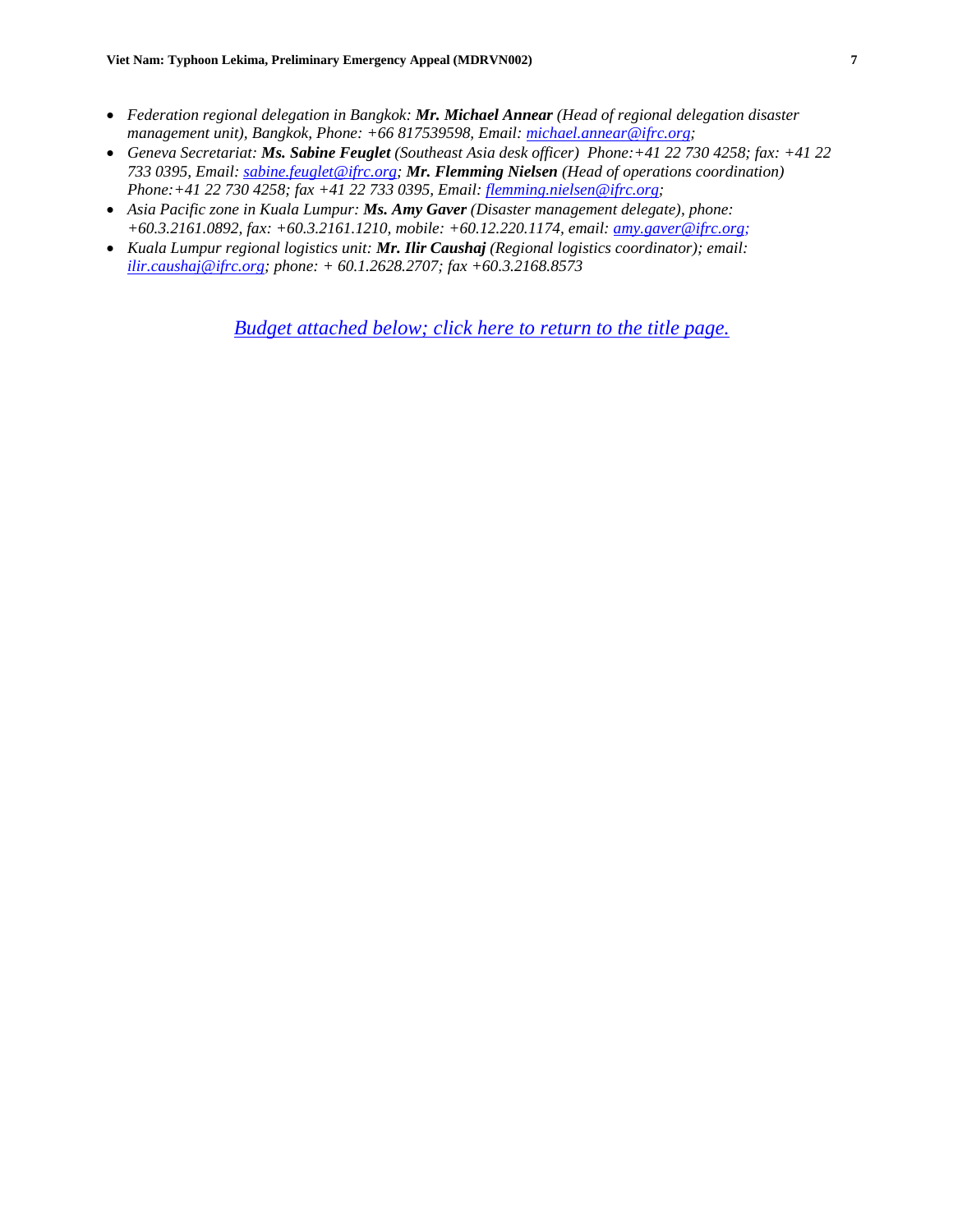<span id="page-7-0"></span>

| <b>APPEAL BUDGET SUMMARY</b> | Annex 1 |
|------------------------------|---------|
|                              |         |

| <b>RELIEF NEEDS</b>                                 |           |
|-----------------------------------------------------|-----------|
| <b>Construction Materials</b>                       | 1,850,000 |
| Food                                                | 372,960   |
| <b>Utensils &amp; Tools</b>                         | 355,200   |
| <b>Total Relief Needs</b>                           | 2,578,160 |
| <u>TRANSPORT, STORAGE &amp; VEHICLES</u>            |           |
| Storage - Warehouse                                 | 15,000    |
| Distribution & Monitoring                           | 62,463    |
| <b>Transport &amp; Vehicles Costs</b>               | 50,000    |
| <b>PERSONNEL</b>                                    |           |
| <b>International Staff</b>                          | 15,000    |
| <b>Regionally Deployed Staff</b>                    | 15,000    |
| National Staff                                      | 16,409    |
| <b>National Society Staff</b>                       | 23,700    |
| Consultants                                         | 20,000    |
| <b>WORKSHOPS &amp; TRAINING</b>                     |           |
| Workshops & Training                                | 27,521    |
| <b>GENERAL EXPENSES</b>                             |           |
| Travel                                              | 75,113    |
| Information & Public Relations                      | 25,000    |
| Office running costs                                | 30,703    |
| <b>Communication Costs</b>                          | 15,000    |
| <b>Professional Fees</b>                            | 25,000    |
| <b>Financial Charges</b>                            | 27,390    |
| <b>PROGRAMME SUPPORT</b>                            |           |
| Programme Support - PSR                             | 210,048   |
| <b>Total Operational Needs</b>                      | 653,347   |
| <b>Total Appeal Budget in CHF (Cash &amp; Kind)</b> | 3,231,507 |
| <b>Available Resources</b>                          |           |
| <b>Net Request in CHF</b>                           | 3,231,507 |

 $MDRVN002$